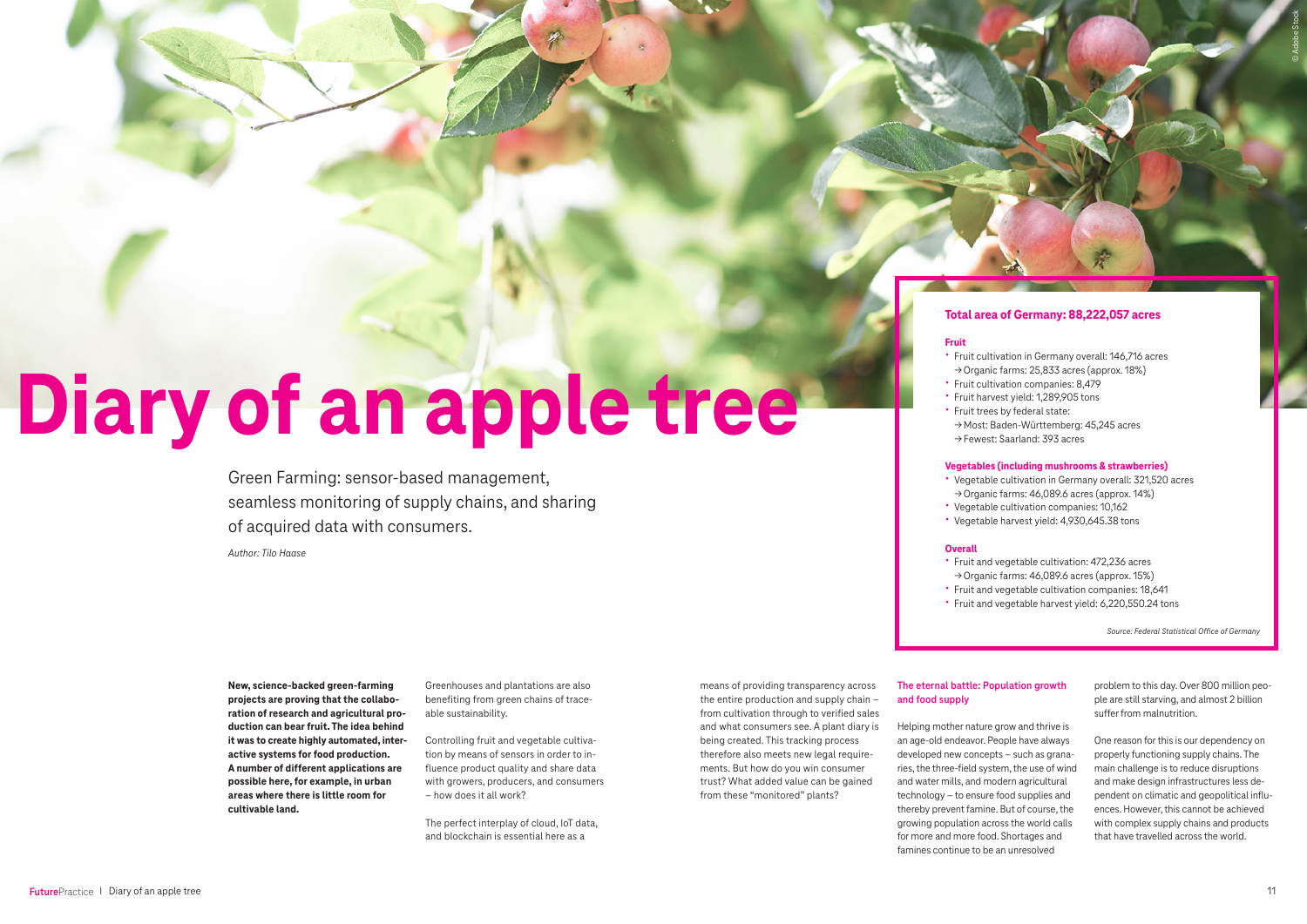#### **Changing the way we think and creating transparency: Continuous tracking of supply chains**

Decentralized, regional approaches are changing the way we think. Regionally sourced products have shorter delivery routes, which in turn reduces carbon footprint – the necessary CO $_{\textrm{\tiny{2}}}$  emissions generated from production and transport. New communication channels are now enabling consumers to digitally check the shortest possible distance travelled by their product in a closed loop.

A blockchain provides all of the information gathered about the product. The starting point may be the regional organic farm, but the tracked journey continues with transportation and sale right through to the consumer's table. Consumers scan a QR code to obtain data about when a product was harvested and produced, and who produced it. But how secure and reliable is this?

**Establishing trust: Blockchain links up product waypoints**

The information recorded in the blockchains cannot be changed. Once activated, they provide reliable information arranged in a chain through a consensus that is transparent for all participants. The information is not checked by a central authority, but organized as a decentralized registry, which contains all the transactions for a block, and links the blocks together in chronological order – across the entire value creation chain for all operations and people involved.

Tamper-proof time stamps and digital signatures ensure protection against forgery. All participants can see any changes and therefore keep each other in check. Which blockchain solution can achieve this?

#### **Energy-efficient collaboration: T-Systems with Ethereum and tDAO**

T-Systems has used blockchain solution tDAO to create a registry which enables access to the separately stored information about the delivery item, as well as certificates and detailed product information. Participants can specifically release the read access to this. They are then free to provide only the necessary information to trusted auditors – or, in a bid to guarantee maximum transparency, ensure the

**Tracking with maximum transparency: Scan QR codes here**



public has a full insight into a product's origin and supplier relationships. This extends to organic farmers just a few miles away.

By using open blockchain Ethereum as a basis, as well as tailored smart contracts and APIs, tDAO is supporting various company philosophies, marketing strategies, and security requirements. T-Systems acts as the gatekeeper by protecting access to this blockchain solution, reducing the risk of misuse even further.

In partnership with tDAO and Ethereum, rather than requiring high levels of energy like well-known crypto currencies, the transactions can be posted very efficiently, making the solution sustainable and energy efficient. This is ideal for associations of smaller growers and producers that want to position their products on the market in a sustainable, transparent way. This creates collectives, which meet consumers' needs regarding sustainability and traceability in supply chains. But what kind of technology is needed to do this?

#### **IoT devices for checking supply chains**

The use of IoT in supply chain management makes it possible to gather data for better inventory management, transport, and incident response. IoT devices collect data about the location or temperature during transportation. This allows the consistency of cold chains to be monitored.

> **By controlling the environmental parameters, such as irrigation, light, fertilization, temperature, and air humidity, we can grow plants in an optimum way. This isn't enough, though. We therefore have the option to influence the speed of growth, the fruitripening process, and even the final taste. We are therefore essentially writing a diary for our plants, which allows us to produce specific crops. Less is thrown away and we all end up with more.**



*Plant monitoring allows diseases to be detected and treated in good time, which creates a better crop in terms of quality and quantity.*

The sensors are comparatively low cost and can be easily fitted to euro-pallets, for example, during transportation.

In other words, IoT devices provide supplier management with fast-response equipment that saves time and money and responds flexibly to incidents. Transportation is monitored and swift action can be taken in the event of disruptions, for example, with automated replacement orders. But traceability is not the only advantage of the sensors. They can, in fact, work small wonders in small spaces during production.



#### **Red-hot: Chilies and coffee beans in the Connected Greenhouse**

Patrick Köhler from T-Systems has managed to grow chilies and coffee beans in one of these small spaces by using sensors. The mini greenhouse features at the Innovation Center in Munich. The Connected Greenhouse use case is a great example of what is possible today. The aims were to maximize yields and consume as little energy as possible in the process. Integrated IoT and blockchain make it possible to grow food much more efficiently in a small space by means of vertical configuration.

Optimum growing conditions and a highly reliable supply result over the course of a year. This use case won the ISG Paragon Award. But that's not all. The greenhouse makes it possible to influence the quality and properties of the plants.

### **What'll it be? Influencing size, color, and taste**

The latest research projects in close collaboration with the agriculture industry are showing that the combination of IoT, blockchain technology, and machine learning is well proven on a grander scale.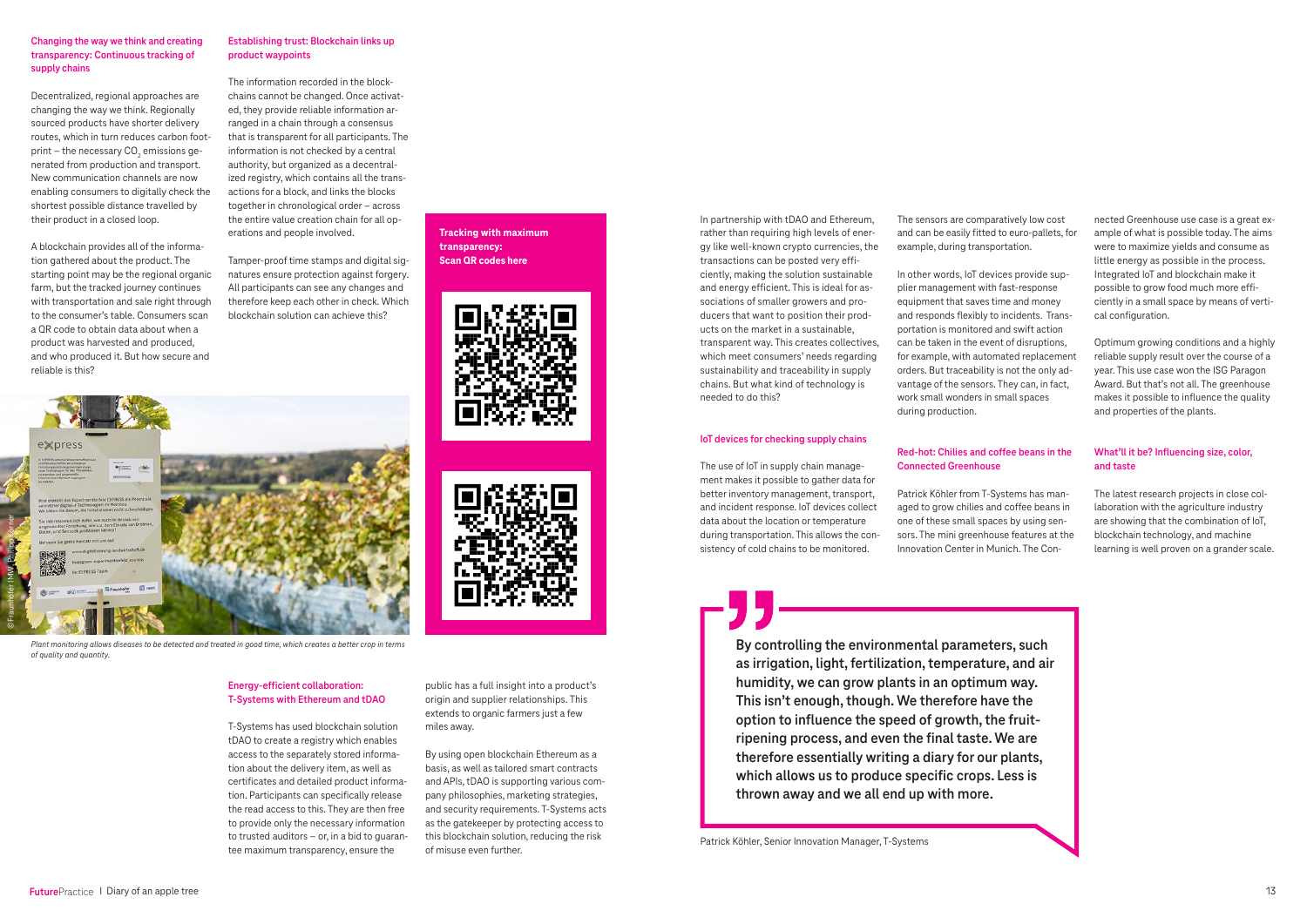## **More than just a future vision: Decentralized, transparent, and sustainable food supply**

The new digitalization technology has further fanned the flames of the change in thinking within the agriculture industry. "From farm to table" has become an important buying incentive for consumers. Decentralized company alliances are playing an ever-more important role in food supply. The carbon footprint is traceable thanks to the use of trustworthy blockchain technology and the monitoring of IoT devices, which extends fully and continuously to include transportation. Growers, producers, logistics

companies, and consumers benefit from the flexibility and consistency of the solutions used. Thanks to vertical farming and greenhouses in extremely small spaces, as well as large, sensorbased monitoring of crop growing, there are now options to ensure food supply for a growing population. Geopolitical conflicts and local events mean that we are currently discovering just how susceptible we are to disruptions in supply chains.

This is a good reason to think outside the box when it comes to food production and to utilize the possibilities of blockchain and IoT technologies.